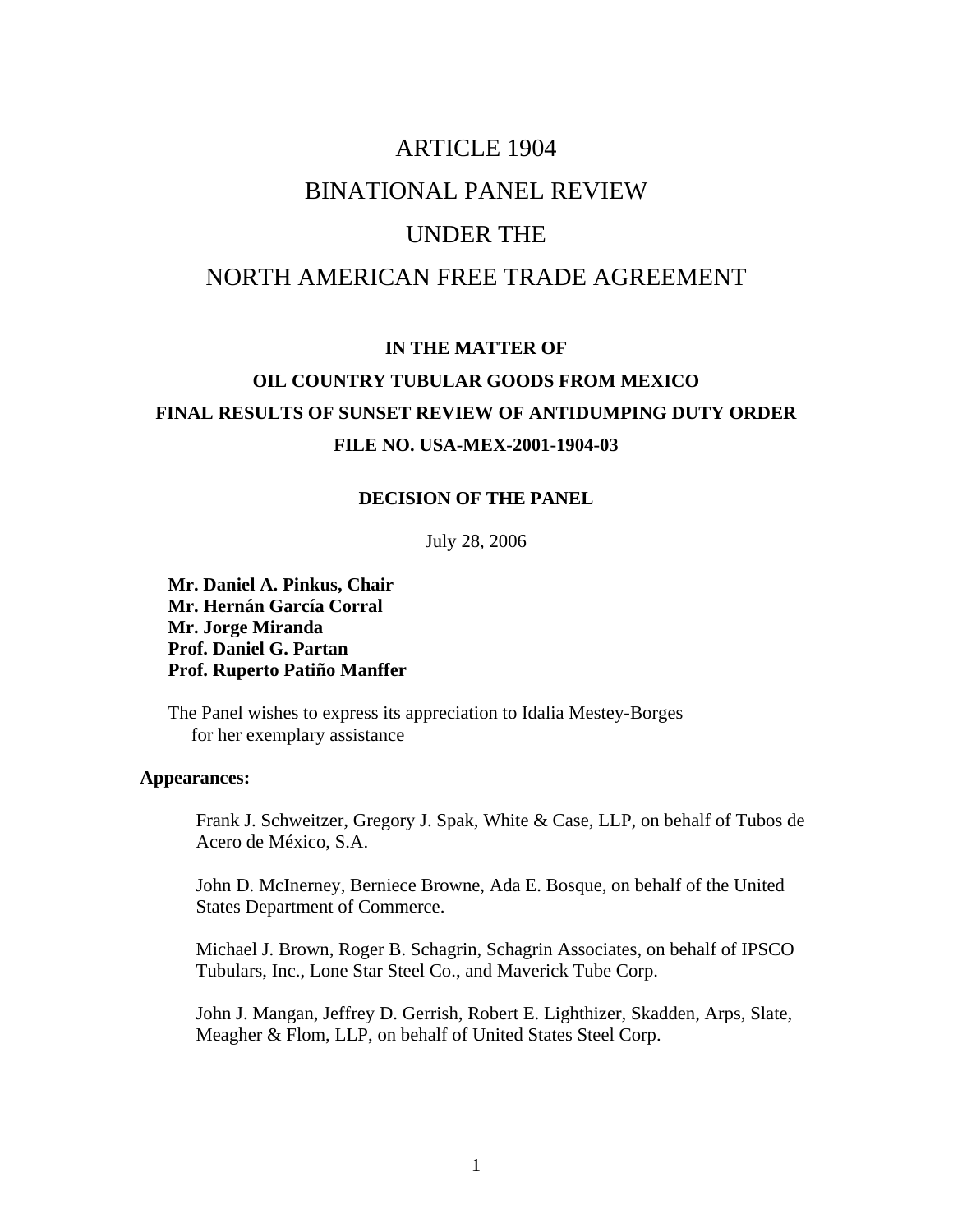#### **I. THE PANEL'S STANDARD OF REVIEW**

 The authority of this Panel flows from NAFTA Chapter 19. Article 1904.1 provides that "each Party shall replace judicial review of final antidumping and countervailing duty determinations with binational panel review." Article 1904.2 requires that a panel apply the "statutes, legislative history, regulations, administrative practice and judicial precedents" upon which a court of the importing country (in this case, the United States) would rely in reviewing a final determination of the investigating authority. The standard of review to be applied by such a court (in this case, the U.S. Court of International Trade ("CIT")) is set forth in §516a(b)(1)(B)(i) of the *Tariff Act of*   $1930$  $1930$ <sup>1</sup>, as amended, codified at 19 U.S. Code §1516a(b)(1)(B)(i), which requires that the reviewing court "shall hold unlawful any determination, finding, or conclusion, found … to be unsupported by substantial evidence on the record, or otherwise not in accordance with law." Pursuant to this standard, the court (in this case, the Panel) does not engage in *de novo* review, and restricts its review to the administrative record.

 In reviewing the interpretation of statutes, the Panel follows the two-stage approach set forth by the Supreme Court in *Chevron, U.S.A. Inc. v. Natural Resources Defense Council Inc*., 467 U.S. 837 (1984). When reviewing an agency's construction of a statute that the agency administers, the Panel is confronted with two questions:

[First,] … whether Congress has directly spoken to the precise question at issue. If the intent of Congress is clear, that is the end of the matter; for the [Panel], as well as the agency, must give effect to the unambiguously expressed intent of Congress. If, however, the [Panel] determines that Congress has not directly addressed the precise question at issue, the [Panel] does not simply impose its own construction on the statute, as would be necessary in the absence of an administrative interpretation. Rather, if the statute is silent or ambiguous with respect to a specific issue, the question for the [Panel] is whether the agency's interpretation is based upon a permissible construction of the statute. [*Chevron, id.*, at 842-43.]

<span id="page-1-0"></span><sup>&</sup>lt;sup>1</sup> Hereinafter references to provisions of the *Tariff Act of 1930*, as amended, are cited to the codification of the statutory provisions in Title 19 of the United States Code.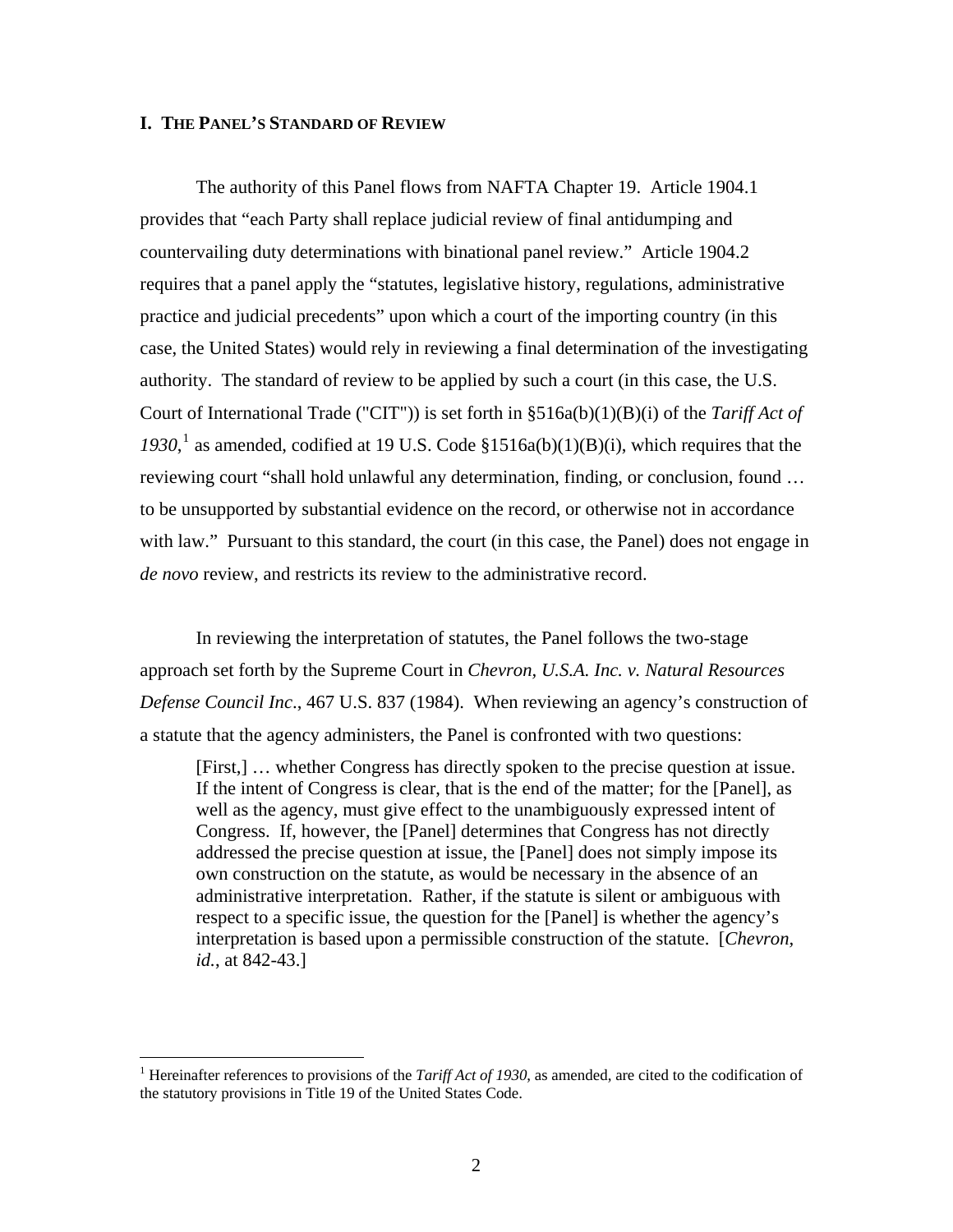An agency's statutory interpretation is to be upheld if it is "sufficiently reasonable" even if it is not "the only reasonable construction or the one the court would adopt had the question initially arisen in a judicial proceeding." *American Lamb Co. v. United States,* 785 F.2d 994, 1001 (Fed. Cir. 1986). The U. S. Court of Appeals for the Federal Circuit has held that Commerce's statutory interpretations enunciated in an administrative determination are "entitled to deference under *Chevron*." *Pesquera Mares Australes Ltda. v. United States,* 266 F.3d 1372, 1382 (Fed. Cir. 2001). And the Department's regulations, adopted pursuant to notice and comment rulemaking are also entitled to a high level of deference. *See Koyo Seiko Co. v. United States,* 258 F. 3d 1340, 1347 (Fed. Cir. 2001). Nonetheless, a panel must "assure that the agency has given reasoned consideration to all the material facts and issues" and that Commerce has explained how its legal conclusions follow from the facts in the record. *Greater Boston Television Corp. v. FCC,* 444 F.2d 841, 851 (D.C. Cir. 1970), *cert. denied*, 403 U.S. 923 (1971). The agency must "examine the relevant data and articulate a satisfactory explanation for its action including a rational connection between the facts found and the choices made." *Avesta AB v. United States*, 724 F.Supp. 974, 978 (CIT 1989) (*quoting Motor Vehicle Mfrs. Ass'n v. State Farm Mut. Auto Ins. Co.*, 463 U.S. 29, 43 (1983)), *aff'd*, 914 F.2d 233 (Fed. Cir. 1990), *cert. denied*, 403 U.S. 1308 (1991). In addition, when an agency does need to fill in gaps in a statute, it must act consistently with the underlying purpose of the law it is charged with administering. A reviewing panel must "reject administrative constructions, whether reached by adjudication or by rulemaking, that are inconsistent with the statutory mandate or that frustrate the policy Congress sought to implement." *Hoescht Aktiengesellschaft v. Quigg*, 917 F.2d 522 (Fed. Cir. 1990) (*quoting Ethicon Inc. v. Quigg*, 849 U.S. 1422, 1425 (Fed. Cir. 1988), and *FEC v. Democratic Senatorial Campaign Comm.*, 454 U.S. 27, 32 (1981)).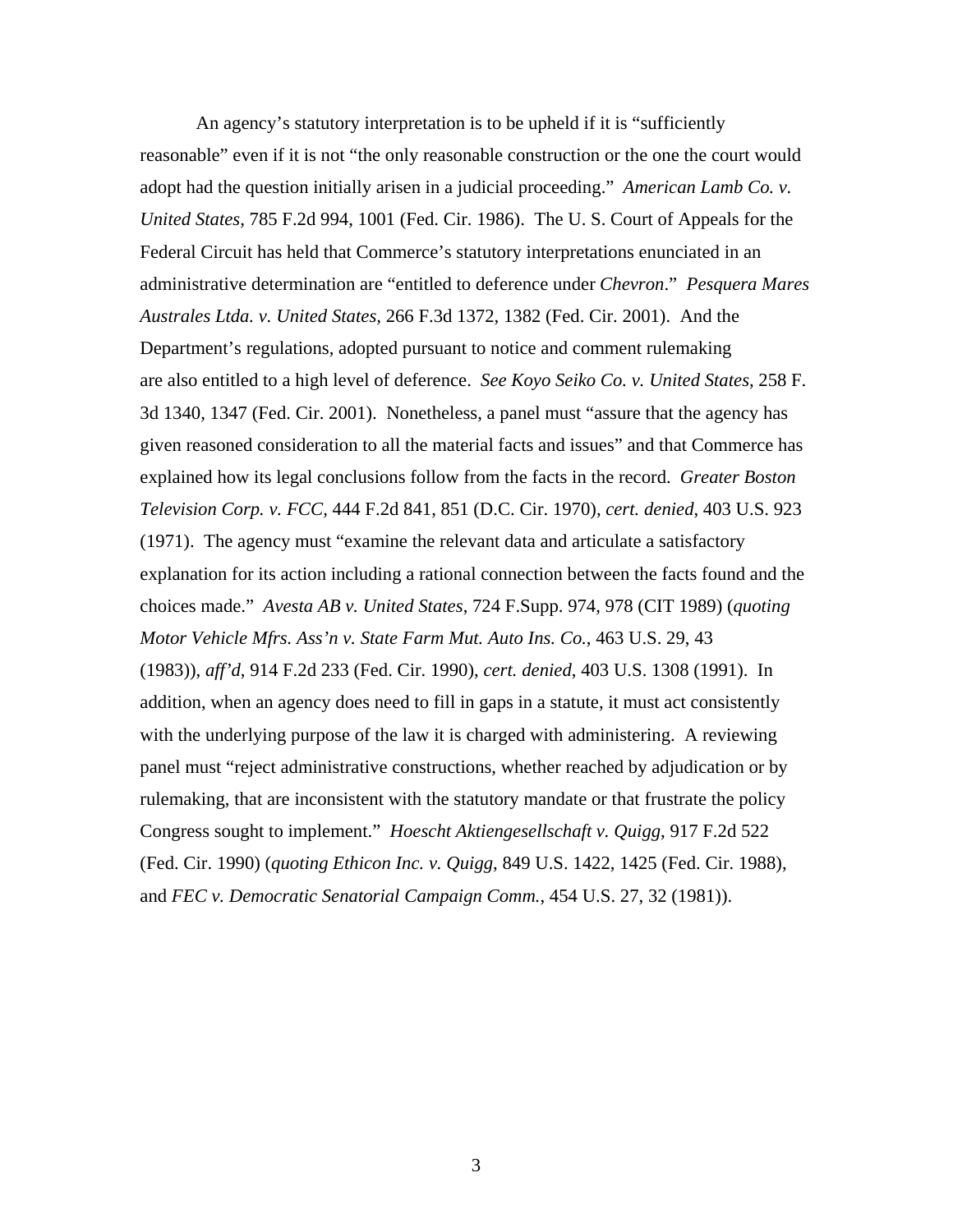#### **II. PROCEDURAL HISTORY**

 On Wednesday, March 1, 2006, the Department circulated a draft of its Second Redetermination on Remand (hereinafter "Draft") to all Interested Parties for review.<sup>[2](#page-3-0)</sup> The Department invited the Interested Parties to issue comments on the Draft, limiting their response period to five  $(5)$  days, two  $(2)$  of which fell on a weekend.<sup>[3](#page-3-1)</sup> TAMSA filed its comments on the deadline date: Monday, March 6,  $2006<sup>4</sup>$  $2006<sup>4</sup>$  $2006<sup>4</sup>$  At the time, TAMSA expressed its disagreement with the Department's reasoning and conclusion and specifically commented that the Draft: (1) "place[d] in doubt the role of the Mexican peso devaluation and TAMSA's level of indebtedness in the original dumping determination;"<sup>[5](#page-3-3)</sup> (2) was "unclear in terms of the Department's views as to whether TAMSA significantly reduced its indebtedness during the sunset period;"<sup>[6](#page-3-4)</sup> (3) did not clearly explain "the purpose for the recalculation of the financial expense ratios from the different periods;"<sup>[7](#page-3-5)</sup> and (4) engaged in the "[s]elective [i]ncorporation of [i]nformation into the [r]ecord to [s]upport the Department's [s]tatements."[8](#page-3-6)

 On March 17, 2006, the Department filed its Second Redetermination on Remand.<sup>[9](#page-3-7)</sup> This Redetermination did not address all the issues presented by TAMSA. On April 11, 2006, TAMSA filed its Submission in Support of its Rule 73(2) Challenge to

<span id="page-3-3"></span> $<sup>5</sup>$  Id. at 2.</sup>

 $\overline{a}$ 

<span id="page-3-4"></span> $6$  <u>Id.</u> at 3.

<span id="page-3-5"></span> $<sup>7</sup>$  Id. at 3.</sup>

<span id="page-3-6"></span><sup>8</sup> Id. at 3.

<span id="page-3-0"></span> $2^{2}$  Draft Second Redetermination on Remand Oil Country Tubular Goods from Mexico: Sunset Review (Mar. 1, 2006).

<span id="page-3-1"></span> $3$  Letter with Attachment from Program Manager to Interested Parties re Draft Remand Redetermination Five Year Sunset Review (Mar. 1, 2006).

<span id="page-3-2"></span><sup>&</sup>lt;sup>4</sup> Letter from Law Firm of White & Case to Secretary of Commerce re TAMSA Comments on Draft Second Remand Determination (Mar. 6, 2006).

<span id="page-3-7"></span><sup>&</sup>lt;sup>9</sup> Second Redetermination on Remand Oil Country Tubular Goods from Mexico: Sunset Review (Mar. 17, 2006).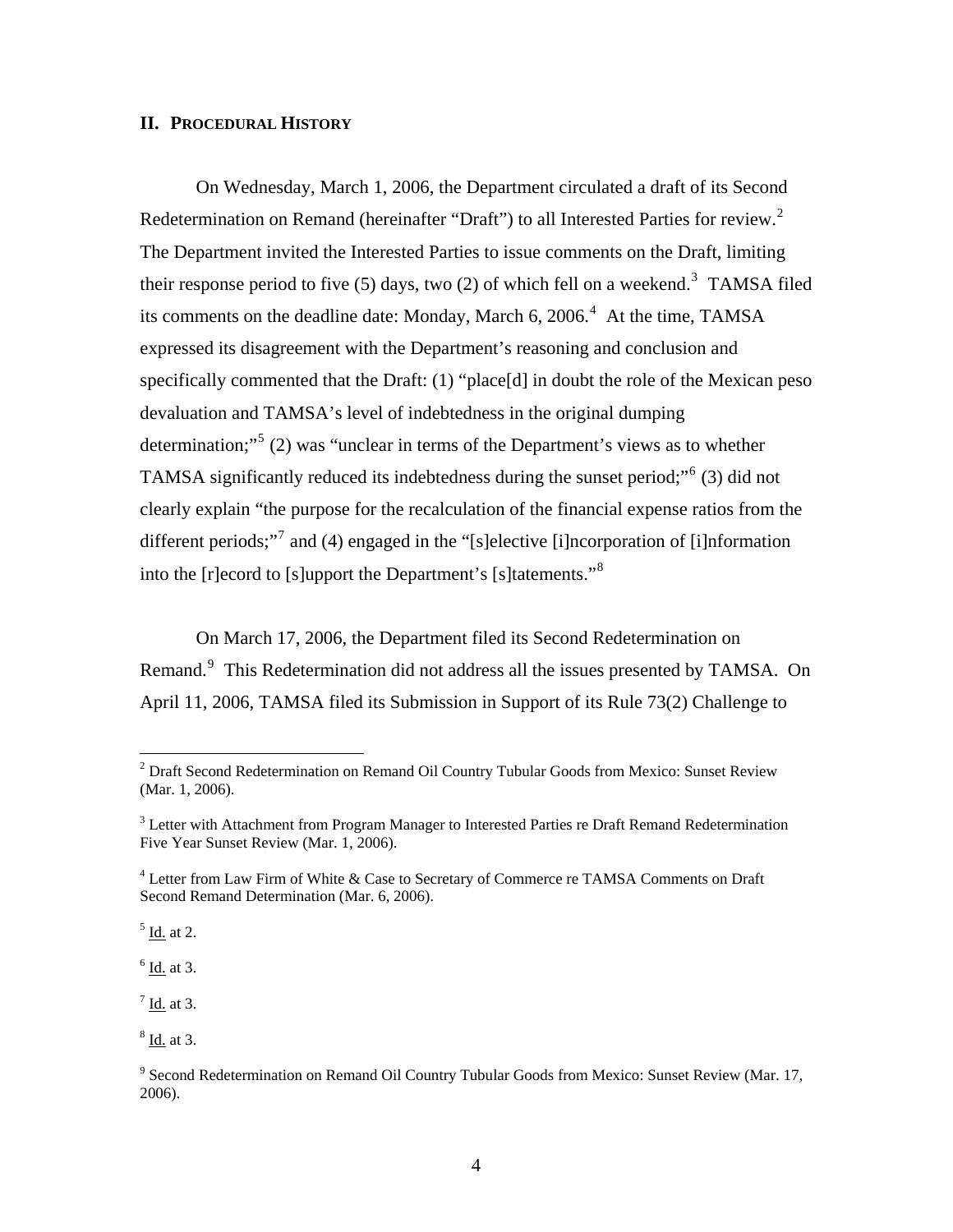the Department of Commerce's Second Remand Determination further elucidating the issues previously raised.<sup>[10](#page-4-0)</sup> In response, the Department filed a Motion to Strike portions of TAMSA's brief under the exhaustion of administrative remedies doctrine.<sup>[11](#page-4-1)</sup> TAMSA responded in disagreement.<sup>[12](#page-4-2)</sup>

#### **III. EXHAUSTION OF ADMINISTRATIVE REMEDIES**

#### **A. THE PARTIES' ARGUMENTS**

#### **1. DEPARTMENT OF COMMERCE**

 In its Motion to Strike portions of TAMSA's brief, the Department argues that TAMSA did not exhaust the administrative remedies available to it before contesting the agency's decision.<sup>[13](#page-4-3)</sup> Thus, the Department asks this Panel to strike the portions of TAMSA's Rule 73(2) Challenge which were "not presented to the agency [by TAMSA], despite having and exercising the opportunity to comment upon a draft of the agency's Second Redetermination."<sup>[14](#page-4-4)</sup>

 According to the Department, TAMSA "did not question the manner in which the agency calculated its cost of goods or foreign denominated debt level" when the Department circulated its Draft.<sup>[15](#page-4-5)</sup> Thus, "the agency did not consider, or address, TAMSA's *new* allegations that the agency's calculations are faulty" in its Second

<span id="page-4-4"></span><sup>14</sup> Id. at 2-3.

 $\overline{a}$ 

<span id="page-4-5"></span> $^{15}$  Id. at 3.

<span id="page-4-0"></span> $10$  Submission of TAMSA in Support of its Rule 73(2) Challenge to the Department of Commerce's Second Remand Determination (Apr. 11, 2006).

<span id="page-4-1"></span><sup>&</sup>lt;sup>11</sup> Notice of Motion to Strike Portions of TAMSA's April 11, 2006 Rule 73(2) Brief and Investigating Authority's Rule 73(2) Brief (Apr. 27, 2006).

<span id="page-4-2"></span> $12$  See TAMSA's Response to the Investigating Authority's Motion to Strike Portions of TAMSA's Rule 73(2) Brief (May 8, 2006).

<span id="page-4-3"></span><sup>&</sup>lt;sup>13</sup> Notice of Motion to Strike Portions of TAMSA's April 11, 2006 Rule 73(2) Brief and Investigating Authority's Rule 73(2) Brief (Apr. 27, 2006), at 2-5.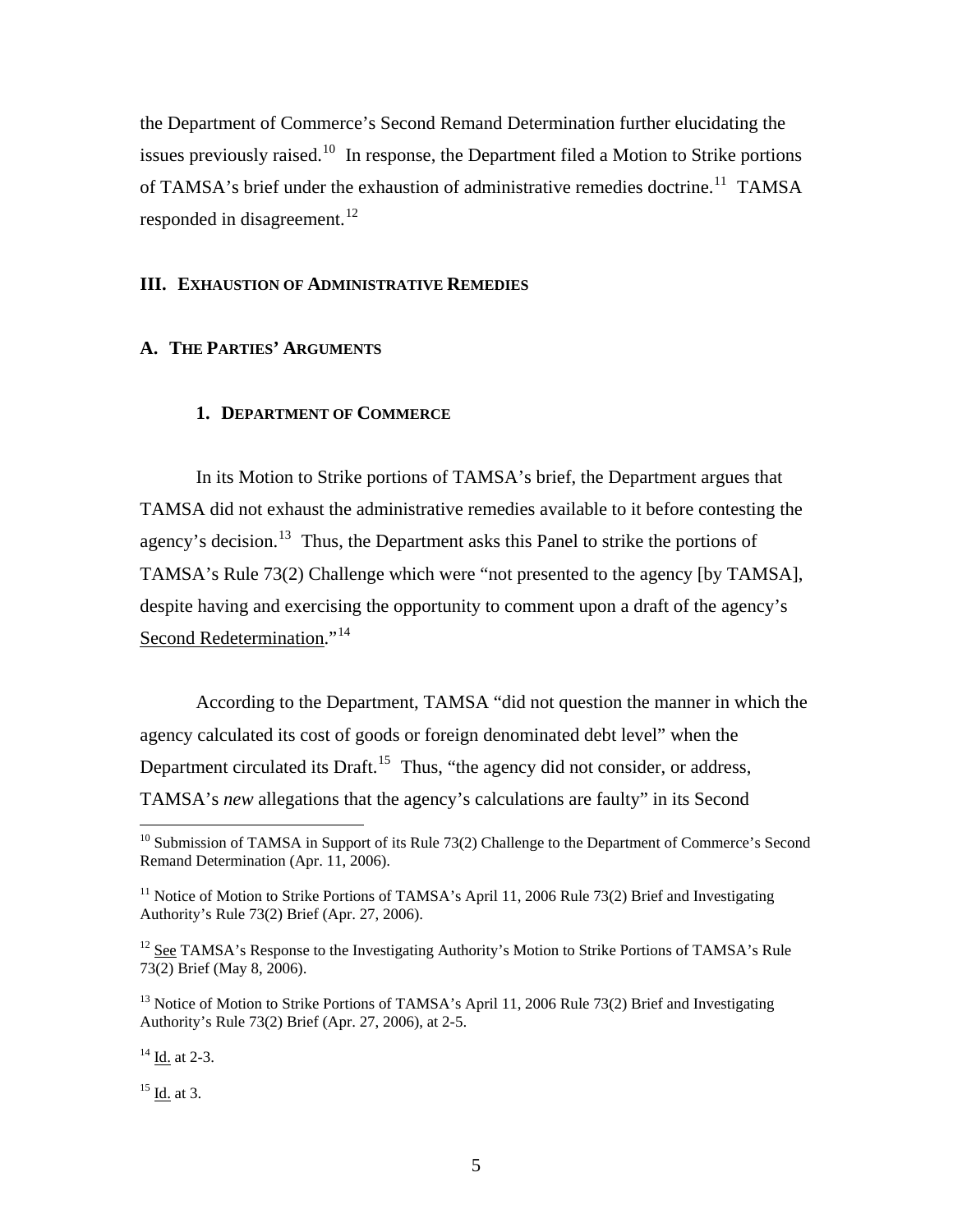Redetermination.<sup>[16](#page-5-0)</sup> And, according to the Department, this Panel should not consider these new allegations because "TAMSA's failure to exhaust its administrative remedies should preclude it from presenting new information and argument to the Panel."<sup>[17](#page-5-1)</sup>

#### **2. TAMSA**

 In its Response to the Department's Motion, TAMSA argues that "the exhaustion doctrine is inapplicable in this case" because TAMSA did "put the Department on notice of TAMSA's disagreement with the Department's recalculation of the financial expense ratio and its concern that the Department was no longer using the actual financial expense ratios from the original investigation and its subsequent reviews."[18](#page-5-2) In support, TAMSA cites its March 6 Comments on Draft Letter to the Department (hereinafter "March 6 Letter"). $19$ 

 TAMSA also argues that there is no absolute requirement of exhaustion of administrative remedies in non-classification cases; that it did not know nor should it have known about the Department's calculation error within the five (5) day comment period; and that requiring exhaustion in this case would result in a miscarriage of justice. $20$ 

<span id="page-5-3"></span> $19$  See Id.

<span id="page-5-0"></span> $16$  Id. at 3. (emphasis added)

<span id="page-5-1"></span><sup>&</sup>lt;sup>17</sup> Id. at 5, citing N.A.R., S.p.A. v. U.S., 741 F.Supp. 936, 944-45 (CIT 1990).

<span id="page-5-2"></span> $18$  TAMSA's Response to the Investigating Authority's Motion to Strike Portions of TAMSA's Rule 73(2) Brief (May 8, 2006), at 4.

<span id="page-5-4"></span><sup>&</sup>lt;sup>20</sup> TAMSA's Response to the Investigating Authority's Motion to Strike Portions of TAMSA's Rule 73(2) Brief (May 8, 2006).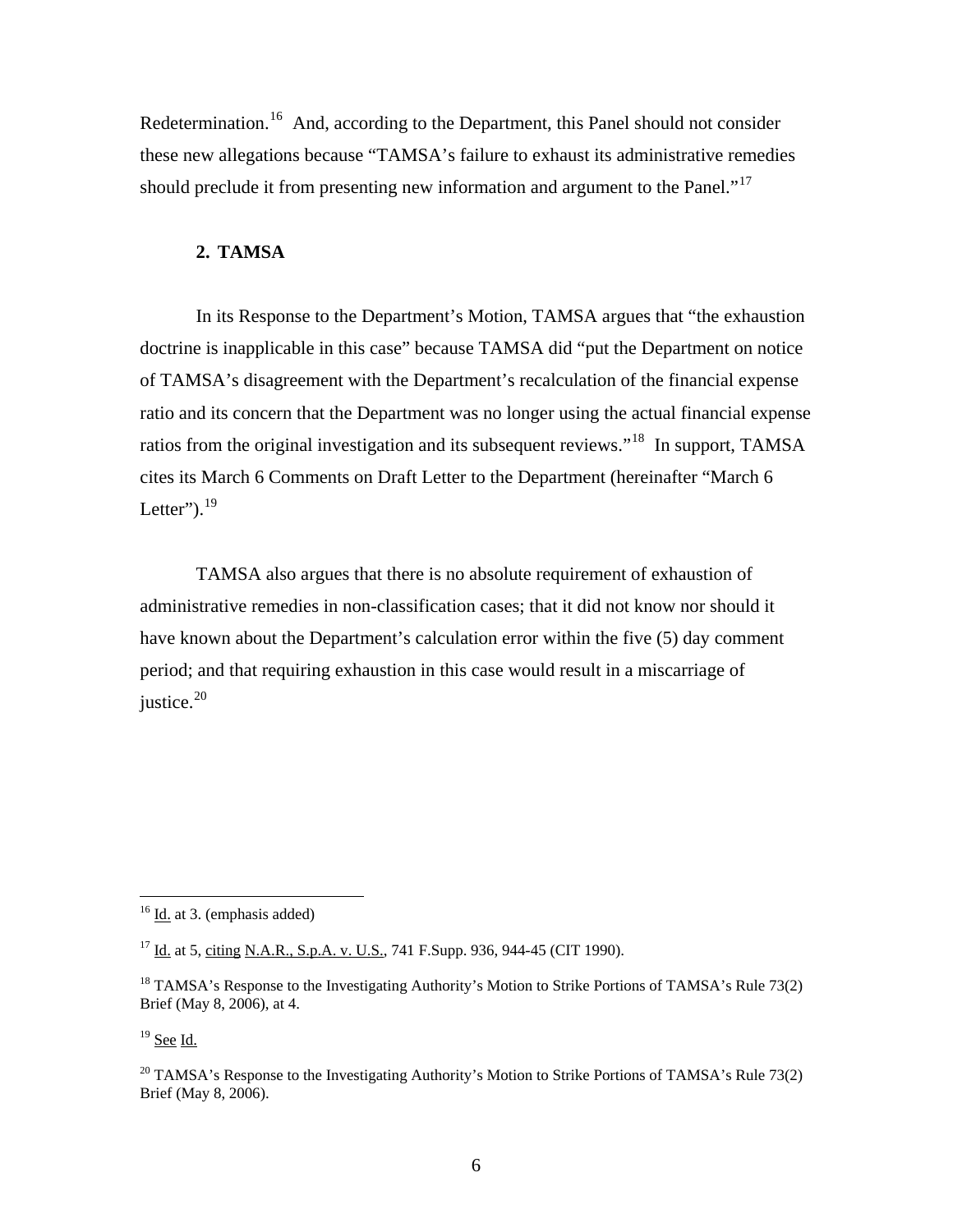#### **B. UNITED STATES ADMINISTRATIVE LAW**

#### **1. APPLICATION OF U.S. LAW**

 The authority of this Panel flows from NAFTA Chapter 19. Article 1904.2 requires that a panel apply the "statutes, legislative history, regulations, administrative practice and judicial precedents" upon which U.S. Courts would rely in reviewing a final determination of the Department of Commerce.

As stated by the Court of Appeals for the Federal Circuit, when the Court of International Trade reviews a final determination of the Department,

[p]roper subject matter jurisdiction does not finish the jurisdictional inquiry. In the Court of International Trade, a plaintiff must also show that it exhausted its administrative remedies, or that it qualifies for an exception to the exhaustion doctrine. See 28 U.S.C. § 2637(d) (2000) ("the Court of International Trade shall, *where appropriate*, require the exhaustion of administrative remedies"). [Consolidated Bearings Co. v. U.S., 348 F.3d 997, 1003 (Fed.Cir. 2003) (emphasis supplied).]

The phrase "where appropriate" in 28 U.S.C. § 2637(d) invokes judicially developed conditions for application of the doctrine requiring exhaustion of administrative remedies (hereinafter "exhaustion doctrine").

#### **2. APPLICATION OF THE EXHAUSTION DOCTRINE**

 Writing for a unanimous Supreme Court in 1941, Justice Black articulated a broad framework for judicial review of agency decisions:

Rules of practice and procedure are devised to promote the ends of justice, not to defeat them. A rigid and undeviating judicially declared practice under which courts of review would invariably and under all circumstances decline to consider all questions which had not previously been specifically urged would be out of harmony with this policy. Orderly rules of procedure do not require sacrifice of the rules of fundamental justice. … [W]hile recognizing the desirability and existence of a general practice under which [reviewing] courts confine themselves to the issues raised below, … [such practices] should not be applied where the obvious result would be a plain miscarriage of justice." Hormel v. Helvering, 312 U.S. 552, 557-58 (1941) (case citations omitted).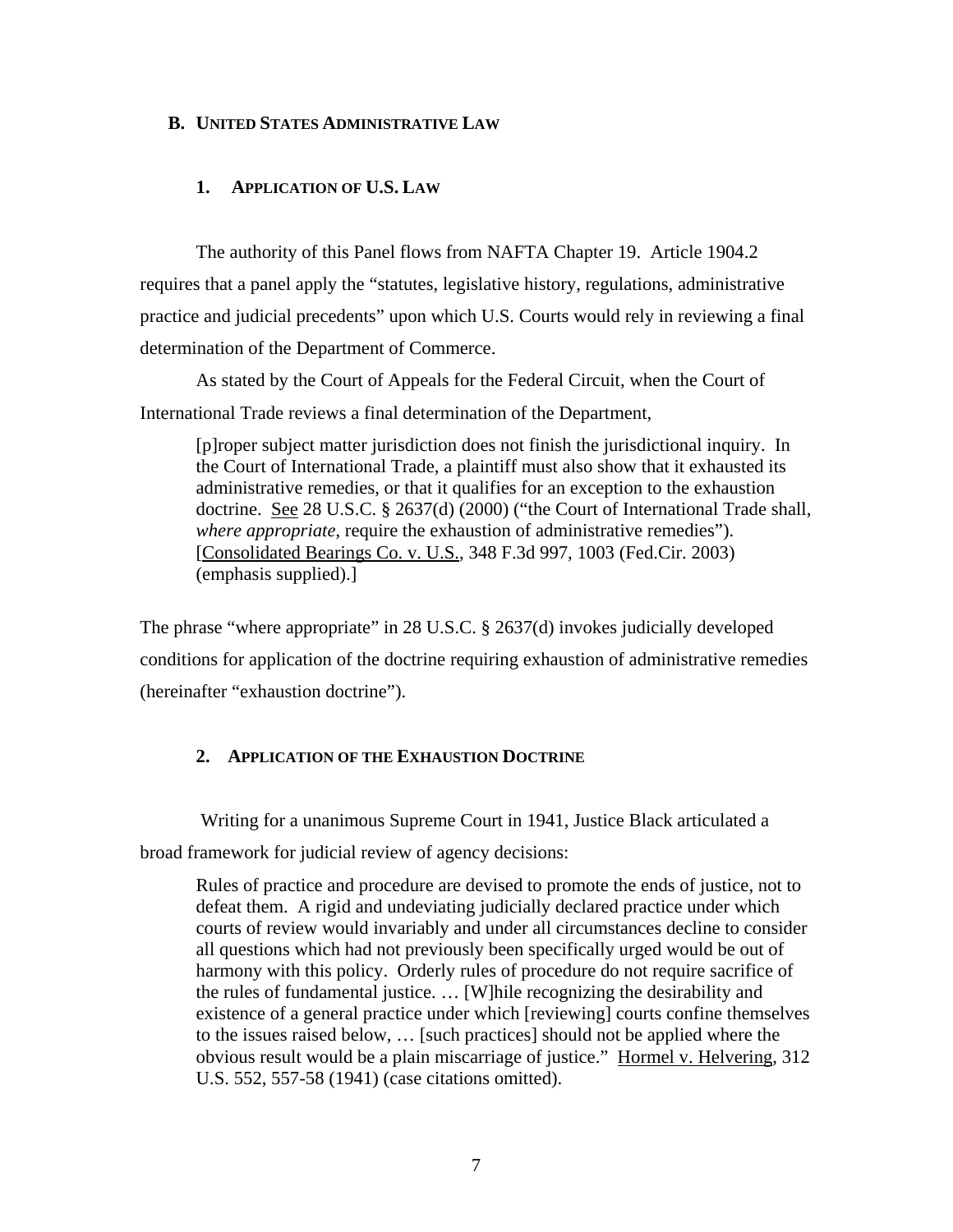The exhaustion doctrine generally requires a party to present its claims to the pertinent administrative agency for that agency's consideration of the claims before raising them to the reviewing court. See Timken Co. v. U.S., 166 F.Supp.2d 608, 627-28 (CIT 2001), citing to Unemployment Compensation Comm'n of Alaska v. Aragon, 329 U.S. 143, 155 (1946) ("A reviewing court usurps the agency's function when it sets aside the administrative determination upon a ground not theretofore presented and deprives the [agency] of an opportunity to consider the matter, make its ruling, and state the reasons for its action."). As stated by the D.C. Circuit, the exhaustion doctrine serves four (4) primary purposes: (1) it ensures that interested parties do not disregard legally established administrative processes; (2) it protects the autonomy of the agency decisionmaking process; (3) it aids judicial review by permitting factual development of issues relevant to the dispute; and (4) it serves judicial economy by avoiding repetitious administrative and judicial fact-finding and by resolving claims without judicial intervention. Public Citizen Health Research Group v. Comm'r, FDA 740 F.2d 21, 29 (D.C. Cir. 1984) (case citations omitted). See also Timken Co. v. U.S., 166 F. Supp. 2d 608 at 628 (CIT 2001).

 "While a plaintiff cannot circumvent the exhaustion doctrine's requirements by merely mentioning a broad issue without raising a particular argument, plaintiff's brief statement of the argument is sufficient if it alerts the agency to the argument with reasonable clarity and avails the agency with an opportunity to address it." Timken Co. v. U.S., 166 F. Supp. 2d 608 at 628 (CIT 2001).

 Application of the exhaustion doctrine is compulsory only in classification cases. See Alhambra Foundry Co. v. U.S., 685 F. Supp. 1252, 1256 (CIT 1988); Timken Co. v. U.S., 630 F. Supp. 1327, 1334 (CIT 1986). In non-classification cases its application must instead be determined on a case-by-case basis. Id. In such reviews, the CIT has identified several circumstances in which application of the exhaustion doctrine is not warranted. One such circumstance is where pursuing an administrative solution would not lead to relief or would yield "manifestly inadequate remedies." Alhambra Foundry Co. v. U.S., 685 F. Supp. 1252, 1256 (1988). Another is where a determination might be

8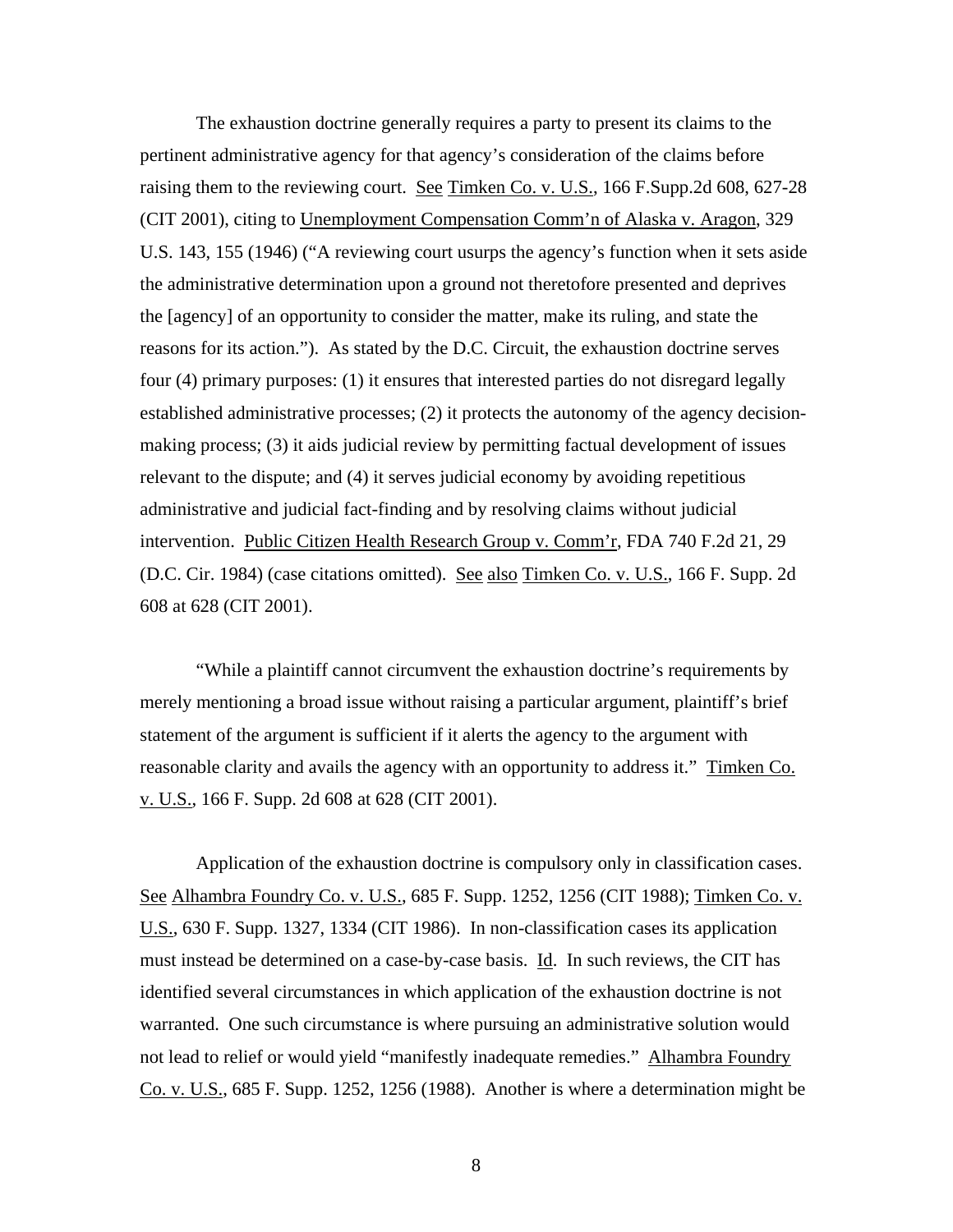based on a questionable record. Maui Pineapple Co., Ltd. v. U.S., 264 F.Supp.2d 1244, 1263-64 (CIT 2003); Serampore Indus. Pvt. Ltd. v. U.S. Dep't of Commerce, 696 F.Supp. 665, 673 (CIT 1988). In Maui, the CIT regarded as a questionable record one which contained a clerical error in Commerce's final margin program language, the correction of which Maui contended would cause Defendant Dole's final dumping margin to rise above the *de minimis* level. Maui Pineapple Co., 264 F.Supp.2d 1244, 1263-64 (CIT 2003). And in Serampore, the CIT regarded as a questionable record one which contained an alleged computer input error even though the alleged error did not fall within the scope of the remand. Serampore Indus. Pvt. Ltd., 696 F.Supp. 665, 673 (CIT 1988). There, the court stated that it was "loathe to affirm a determination that might be based on a questionable record." Id. The CIT has also decided to exercise the judicial discretion granted to it by 28 U.S.C. § 2637(d) "where the obvious result [of requiring the exhaustion of administrative remedies] would be a plain miscarriage of justice." PPG Industries, Inc. v. U.S., 702 F.Supp. 914, 916(CIT 1988) (citing Hormel v. Helvering, 312 U.S. 552, 558 (1941)).

#### **3. PANEL'S EXHAUSTION DECISION**

 $\overline{a}$ 

 Since this is a not a classification case, the Panel is not compelled to apply the exhaustion doctrine. We must instead determine the doctrine's applicability according to the facts presented to us in light of the doctrine's primary purposes and of judicial precedents.

 Here, TAMSA specifically commented on the Second Redetermination Draft in its March 6 Letter. At that time, TAMSA raised three interrelated issues. TAMSA asserted that the Draft: (1) "place[d] in doubt the role of the Mexican peso devaluation and TAMSA's level of indebtedness in the original dumping determination;"<sup>[21](#page-8-0)</sup> (2) was "unclear in terms of the Department's views as to whether TAMSA significantly reduced

<span id="page-8-0"></span><sup>&</sup>lt;sup>21</sup> Letter from Law Firm of White & Case to Secretary of Commerce re TAMSA Comments on Draft Second Remand Determination (Mar. 6, 2006) at 2.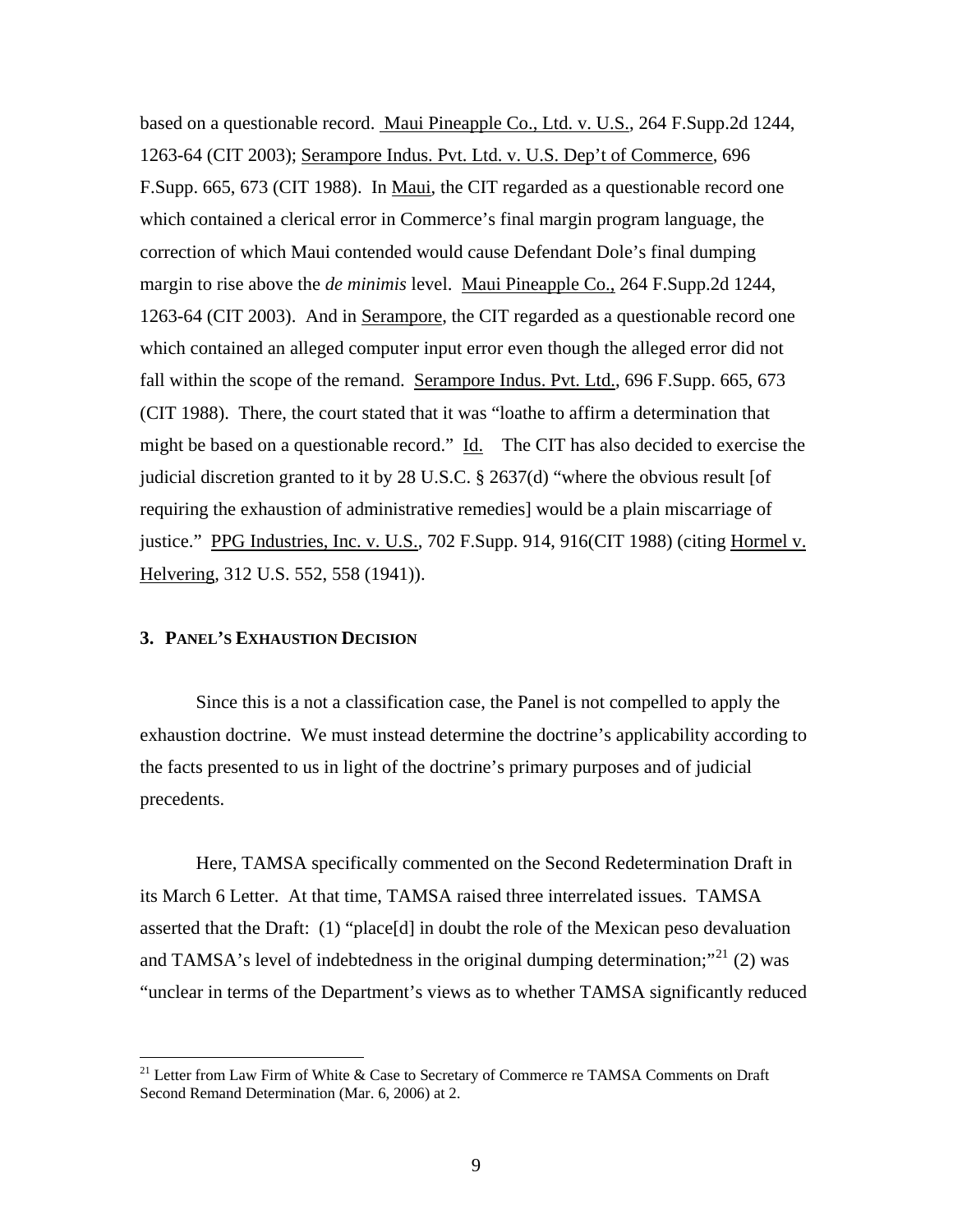its indebtedness during the sunset review period;"<sup>[22](#page-9-0)</sup> and (3) did not clearly explain "the purpose for the recalculation of the financial expense ratios from the different periods."<sup>[23](#page-9-1)</sup> These were not general comments, but brief summary statements of the arguments further elaborated by TAMSA in its Rule 73(2) Challenge.

 The Panel finds that TAMSA's March 6 statements were sufficient because they alerted the Department with reasonable clarity to the issues raised by TAMSA concerning changes in methodology applied by the Department in its Redetermination. That the issues raised by TAMSA in its March 6 Letter were stated with sufficient specificity is amplified by the limited amount of time granted to it by the Department for its review of the Draft.<sup>[24](#page-9-2)</sup> The brief statements made by TAMSA on March 6 provided the Department with an opportunity to address the three arguments.

 The purposes of the exhaustion doctrine are not undercut by this Panel's decision not to apply it. By submitting its summary comments on the Draft on March 6, TAMSA did not disregard the draft comment procedure. By remanding the case, the Department's decision-making autonomy is not being usurped by this Panel. By directing the Department to use a reasonable methodology in its Redetermination, the Panel aids the factual development of issues relevant to the dispute. And by trying to avoid repetitious administrative and judicial fact-finding and trying to allow the Department to resolve its claims without judicial intervention when it commented on the Draft, TAMSA properly sought to further judicial economy.

 Furthermore, this Panel will not strike TAMSA's arguments on the Department's changed methodology because affirming a Department Redetermination that is based on a flawed and unreasonable methodology will not lead to lawful relief. Here, as in Maui and Serampore, TAMSA identified the error present in the record, namely the methodological flaws present in the Department's re-calculation of the financial expense

<span id="page-9-0"></span> $^{22}$  <u>Id.</u> at 3.

<span id="page-9-1"></span> $^{23}$  Id. at 3.

<span id="page-9-2"></span><sup>&</sup>lt;sup>24</sup> Five (5) days, only three (3) of which were working days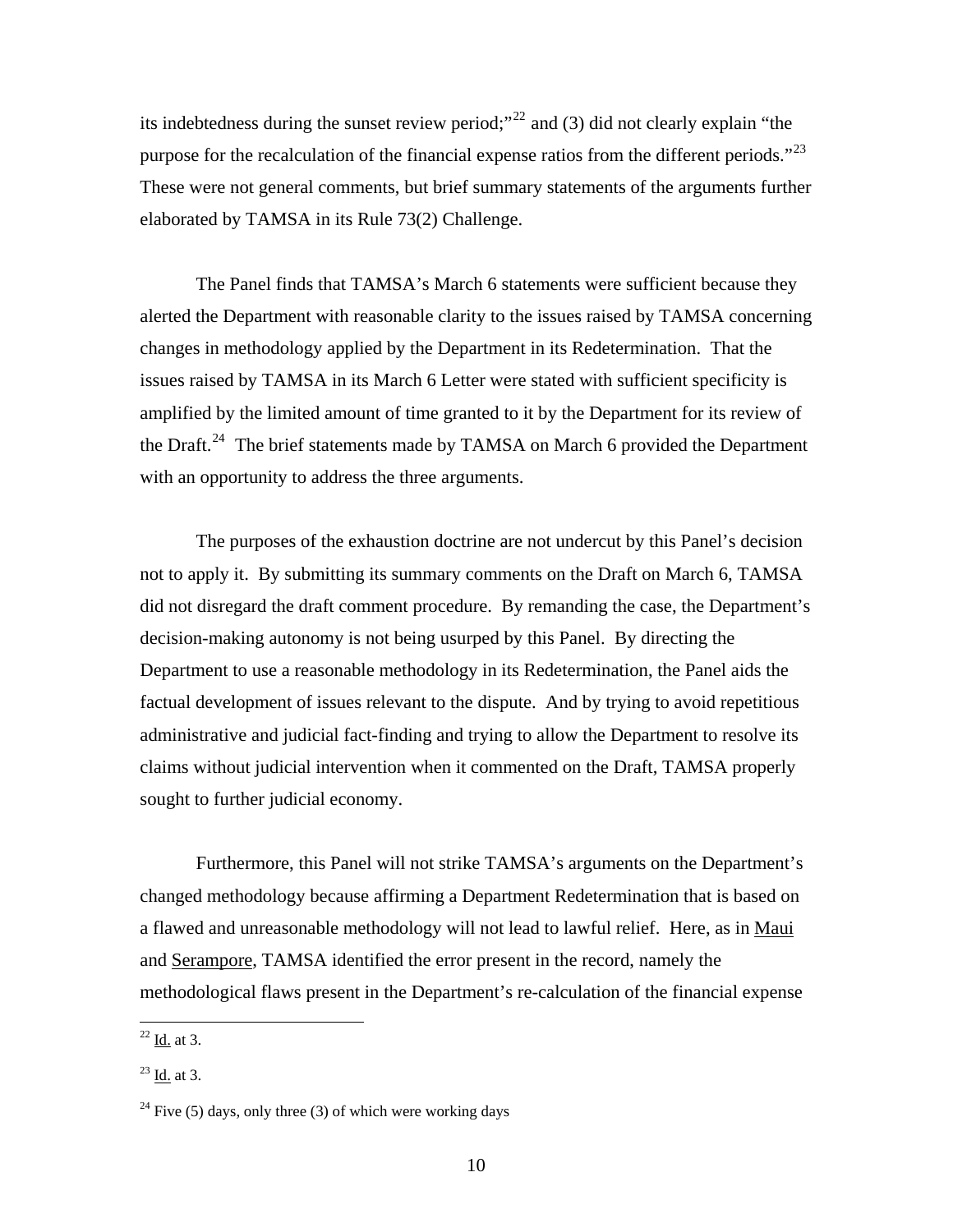ratio. And as in Maui, TAMSA also argued that correction of this error would change the Department's analysis. Thus, after a careful reading of the Department's exposition of its hypothetical methodology and analysis, the Panel concludes that, if borne out, the Department's methodological flaws would render its Redetermination record questionable. This Panel, like the CIT, is loathe to affirm a determination based on a questionable record, which would lead to a miscarriage of justice. Accordingly, the Panel rejects the Department's argument that TAMSA failed to exhaust administrative remedies, and denies the Department's motion to strike portions of TAMSA's brief.

#### IV. **THE DEPARTMENT'S LIKELIHOOD DETERMINATION**

Throughout this "sunset" review, TAMSA has argued that the Department failed to examine certain "other factors" relevant to its determination on the likelihood of continuation or recurrence of dumping as required by law.<sup>[25](#page-10-0)</sup> TAMSA has claimed that the original dumping finding resulted from the convergence of two factors: (1) substantial long-term dollar-denominated debt, and (2) a massive peso devaluation, which impacted TAMSA's financing expense and Cost of Production (COP), causing TAMSA's COP to rise above home market prices; circumstances which TAMSA has argued never recurred in subsequent administrative reviews and are not likely to recur in the foreseeable future.<sup>[26](#page-10-1)</sup>

In the hearing held in Washington, D.C. on Nov. 17, 2004, the Department stated it had not considered these "other factors" because even though TAMSA had brought them to the Department's attention in the substantive response of its "Initiation of the Five-Year ('Sunset') Reviews" notice, it had raised them in response to the wrong question. $27$ 

<span id="page-10-0"></span><sup>25</sup> TAMSA has based its claim on the statutory scheme pertinent to sunset reviews, *i.e.*, 19 U.S.C. § 1675a(c)(1)-(2), the *Statement of Administrative Action*, and the Department of Commerce's *Sunset Policy Bulletin*.

<span id="page-10-1"></span><sup>26</sup> *See* First Decision of the Panel, *Final Results of Sunset Review of Antidumping Duty Order on Oil Country Tubular Goods ("OCTG") from Mexico*, USA-MEX-2001-1904-03, at 17 (Feb. 11, 2005).

<span id="page-10-2"></span><sup>27</sup> *See* Hearing Transcript, *Final Results of Sunset Review of Antidumping Duty Order on Oil Country Tubular Goods ("OCTG") from Mexico*, USA-MEX-2001-1904-03, at 64-66 (Nov. 17, 2004).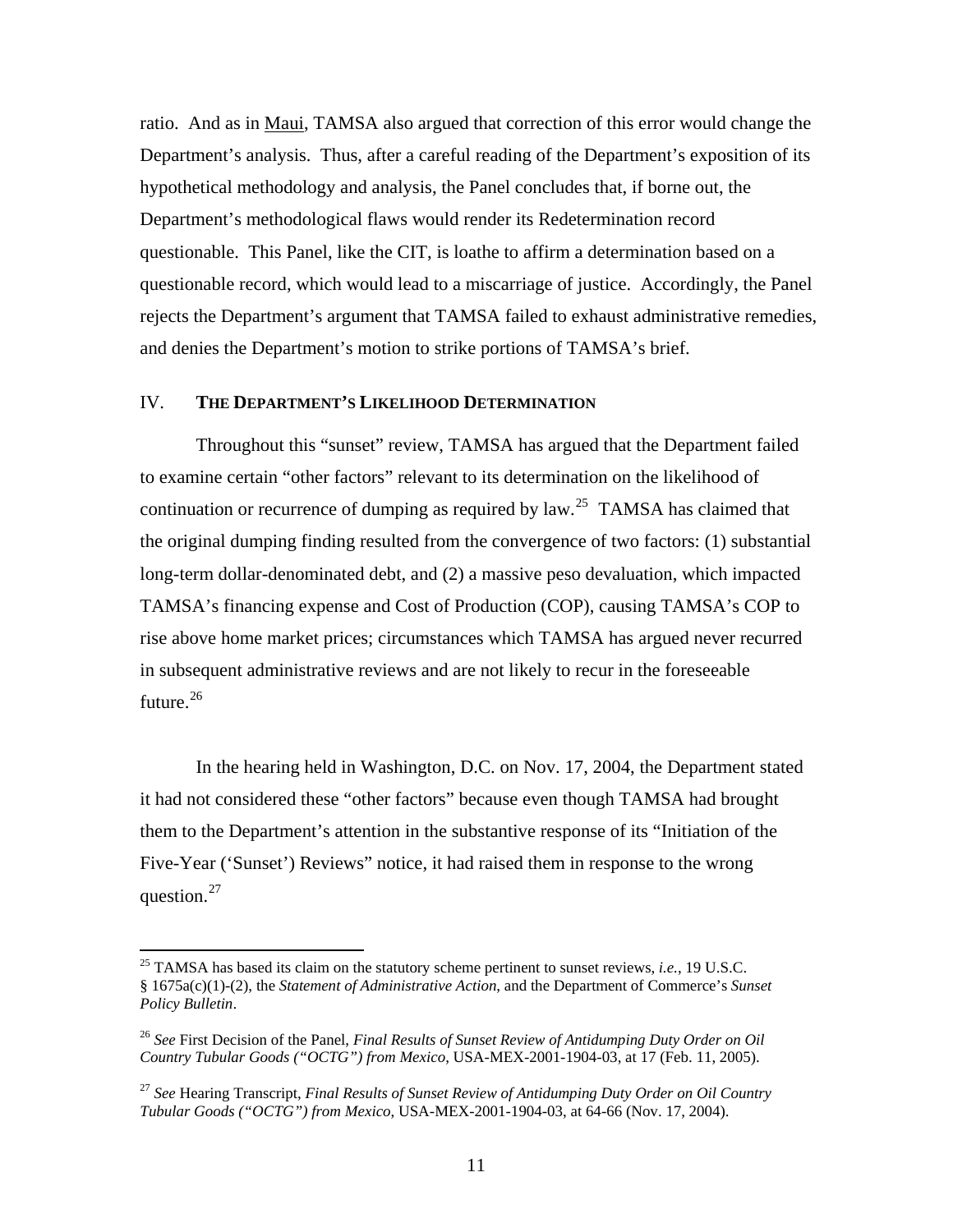After conducting a careful examination of TAMSA's substantive response, this Panel directed the Department to "determine whether the 'other factors' raised [by TAMSA in its] substantive response [were] relevant and, if so, how those factors would affect the Department's 'likelihood' determination."

In its First Redetermination on Remand the Department concluded: "[E]ven if the Department finds that [TAMSA's 'other factors'] are relevant to the Department's analysis, TAMSA has not demonstrated that these 'other factors' should change the Department's likelihood determination."<sup>[28](#page-11-0)</sup> In the proceedings on remand, TAMSA had extensively argued that TAMSA no longer had large hard currency debt in the sunset review period, and that there is no basis to expect additional massive peso devaluation.

In the Panel's Second Decision on Remand we observed that the only basis for the Department's conclusion on the likelihood of continuation or recurrence of dumping was the presumption resulting from the post-order record of exports. Although the presumption would be sufficient to sustain a "likelihood" determination in the absence of offsetting "other factors" already deemed relevant by the Department, the Panel concluded that the Department had failed to provide an adequate reasoned analysis in support of its interpretation of the role played by TAMSA's hard currency debt. We noted that the Investigating Authority did not provide a sufficient analysis showing that the result of the confluence of factors raised by TAMSA, namely the high financial expense ratio found in the original investigation, was likely to recur. We based our observation on the record, which showed that the financial expense ratio calculated in the initial investigation was 39.5%, but fell to 1.96%, 1.96%, and 0% during three annual reviews. The Panel therefore remanded the matter to the Department directing the Department to determine whether the decrease in the magnitude of TAMSA's foreign

<span id="page-11-0"></span><sup>28</sup> First Redetermination on Remand, *Final Results of Sunset Review of Antidumping Duty Order on Oil Country Tubular Goods ("OCTG") from Mexico*, USA-MEX-2001-1904-03, at 47 (May 13, 2005).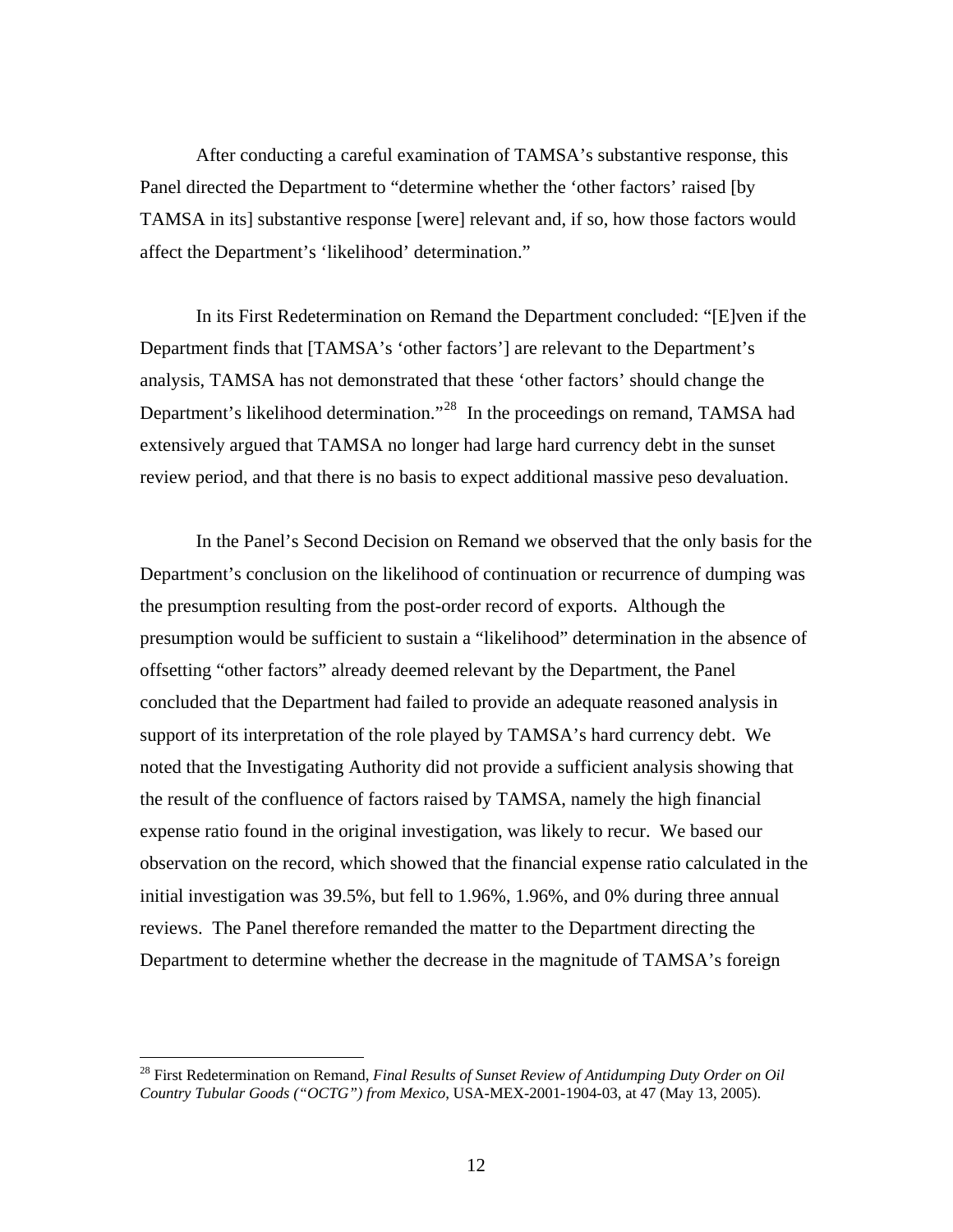currency denominated debt in the sunset review period outweighed the "likelihood" presumption that resulted from the decrease in TAMSA's post-order exports.<sup>[29](#page-12-0)</sup>

 Now, in its Second Redetermination on Remand, Commerce notes that during the review period TAMSA experienced significant debt and that the peso was significantly devalued several times. Thus, Commerce concludes that the combination of the "other factors" raised by TAMSA had recurred during the sunset review period because during the period three devaluations of at least 9% took place. In addition, in an appendix to its Second Redetermination on Remand, the Department shows that TAMSA had considerable debt during the review period<sup>[30](#page-12-1)</sup> and states it finds nothing in the record to indicate that these circumstances will not recur in the future.

 The Investigating Authority argues that the decline in TAMSA's financial expense ratio should not be attributed to TAMSA's lower debt, but to the increase in its cost of goods sold (COGS). As the financial expense ratio is derived from a fraction, the numerator of which is the actual financial expense (essentially, the interest paid on debt and the effect of currency revaluations on this interest), and the denominator of which is the COGS, the Department asserts that it was the increase in the denominator, rather than the decrease in the numerator that caused TAMSA's financial expense ratio to decline. To arrive at this view, Commerce constructed an unnecessary "hypothetical" financial expense ratio that artificially eliminated all foreign exchange rate gains and losses but still adjusted the COGS according to the actual numbers in the record. According to the Department's fictitious analysis, in 1997 (the second review period) the COGS was six times higher than the COGS in 1994.

 Putting its artificial analysis into operation, the Department recalculated the financial expense ratio for the investigation period at approximately 20%, while the

<span id="page-12-0"></span><sup>29</sup> *See* Second Decision of the Panel, *Final Results of Sunset Review of Antidumping Duty Order on Oil Country Tubular Goods ("OCTG") from Mexico*, USA-MEX-2001-1904-03, at 11 (Feb. 3, 2006).

<span id="page-12-1"></span> $30$  It is not clear from this appendix how much, if any, of this debt was dollar-denominated. In addition, the chart shows a significant decline in long-term debt during the period. In 1999, TAMSA apparently had no long-term debt.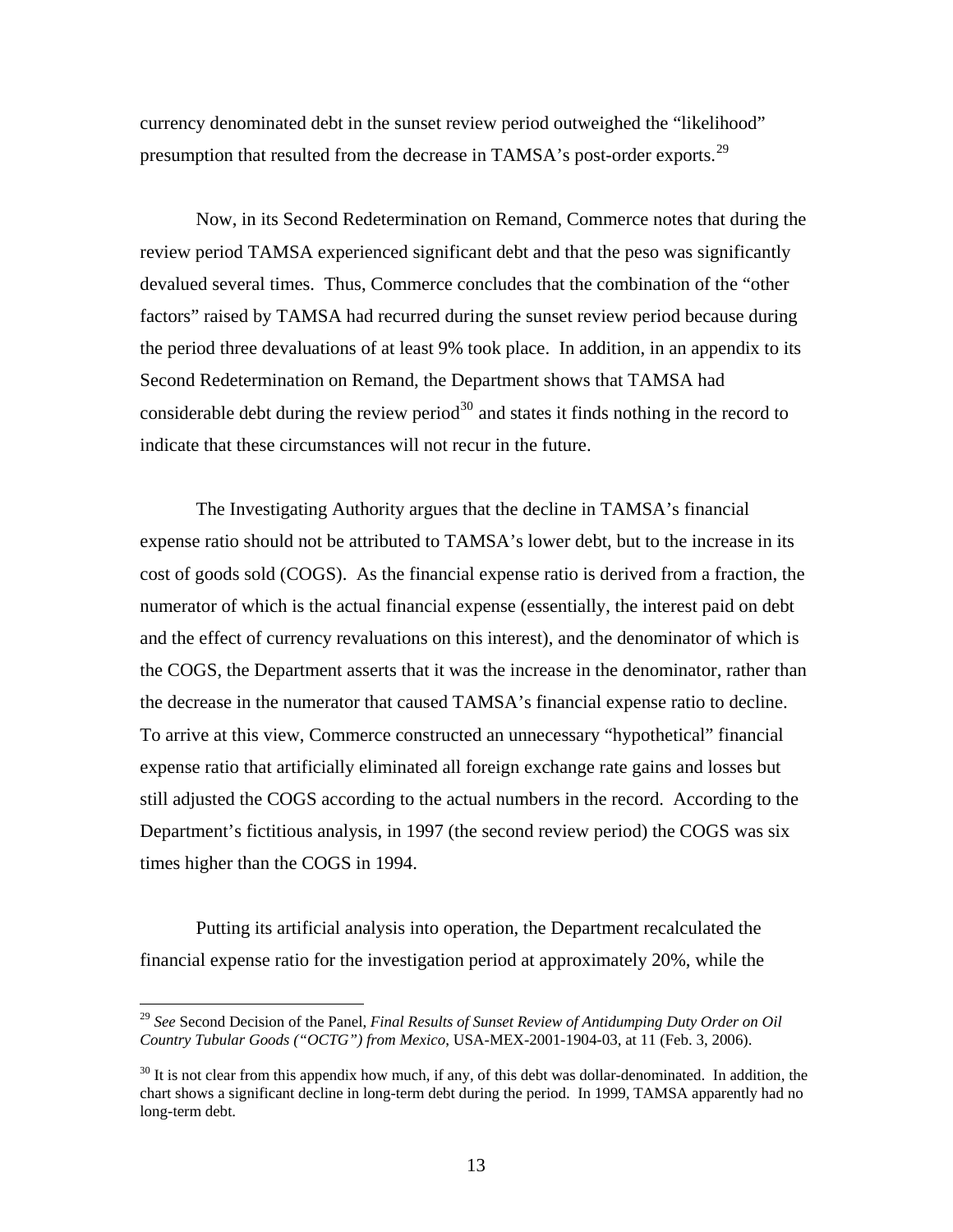financial expense ratio for the second, third, and fourth administrative review periods was 3.5%, 3.9%, and 3.3%, respectively. The Department then determined that the fall in the ratio was due to the change in the COGS.

The Investigating Authority also concluded that it is not possible to say at what level TAMSA might borrow in the future, and what the effect of subsequent peso devaluations might be.

 Commerce also challenged TAMSA's argument that the high dollar-denominated debt and peso devaluations in the review period directly resulted in the dumping finding, noting that there have been instances in which the Department has found dumping where there were no sales below cost of production.

 Petitioners continue to argue that there was not good cause for the Department's consideration of the "other factors", and that it is simplistic to argue that the Department's initial determination was based solely on the combination of these factors. There are, Petitioners assert, many other factors which could trigger a dumping finding.

 Petitioners concluded that TAMSA has not demonstrated the effect of the "other factors"; and that the "other factors" do not affect the likelihood of dumping in view of the cessation of exports in commercial quantities that occurred during the review period, since the SAA requires that the decline in exports be taken as highly probative of the likelihood of the continuation or recurrence of dumping.

 Petitioners stress the significance of the statements in the SAA and in the legislative history of the SAA giving rise to the "Sunset Policy Bulletin," specifically:

…If imports cease after the order is issued, it is reasonable to assume that [the] exporters could not sell in the US without dumping and that, to reenter the U.S. market, they would have to resume dumping. [Quoting from the SAA, at 889; H.R. Rep. No. 103-826, vol. 1, at 63 (94); S. Rep. No. 103-412, at 52 (1994).]

14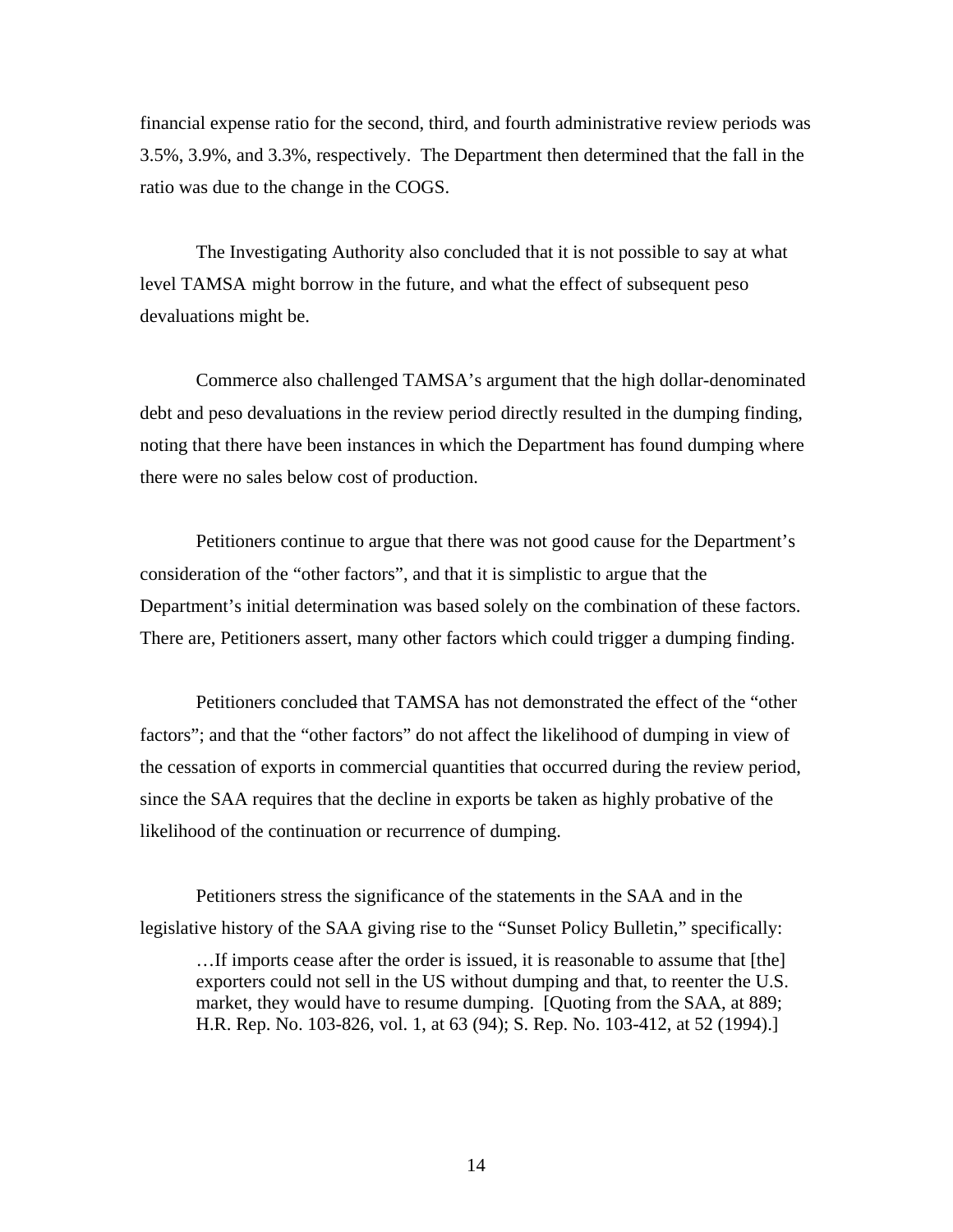According to Petitioners, the consequent failure of TAMSA to export in commercial quantities establishes that it could not export to the U.S. without dumping. This, Petitioners claim, raises the presumption that dumping would recur if the order were lifted. Petitioners continue by arguing that when the cash deposit rate declined to zero in 1999, it would have been reasonable to assume that TAMSA would have exported, if it could do so without dumping. Thus, Petitioners reject TAMSA's contention that it did not export because of market conditions, and argues, again, that cessation of TAMSA's exports even when market conditions were favorable, has not been properly explained.

 TAMSA's position is that nothing in the Department's Remand Determination supports the "likely" standard. TAMSA argues that in light of the Panel's Decision on Remand, it is appropriate to focus on TAMSA's *actual* financial expense ratio during the review period. TAMSA agrees with Commerce that the ratio can be affected by a number of factors, but states that in this case, the actual ratio is significantly impacted by the actual interest paid and TAMSA's exchange rate losses caused by peso devaluations. TAMSA adds that no party has disputed the actual financial expense ratios for the three review periods, as noted by the Panel in its Second Remand. Hence, according to TAMSA, there is no basis for the Department to have constructed a "hypothetical" financial expense ratio and to have then based its "likelihood" analysis on this "hypothetical" ratio.

 In its discussion on the "hypothetical" financial expense ratio, TAMSA disputes the conclusion that the sharp reduction in the ratio was due to an increase in the COGS. TAMSA asserts that the flaw in the analysis undertaken by the Department is that "the Department has compared a cost of goods sold expressed in 1994 pesos with a cost of goods sold in subsequent years expressed in December [31](#page-14-0), 1999 pesos."<sup>31</sup> If you take the 1994 COGS expressed in 1999 purchasing power, the increase in COGS during the review period is approximately 28%, and not the 282% claimed by the Department.

<span id="page-14-0"></span><sup>&</sup>lt;sup>31</sup> Submission of TAMSA in Support of its Rule 73(2) Challenge to the Department of Commerce's Second Remand Determination (April 11, 2006), p. 7 (emphasis omitted).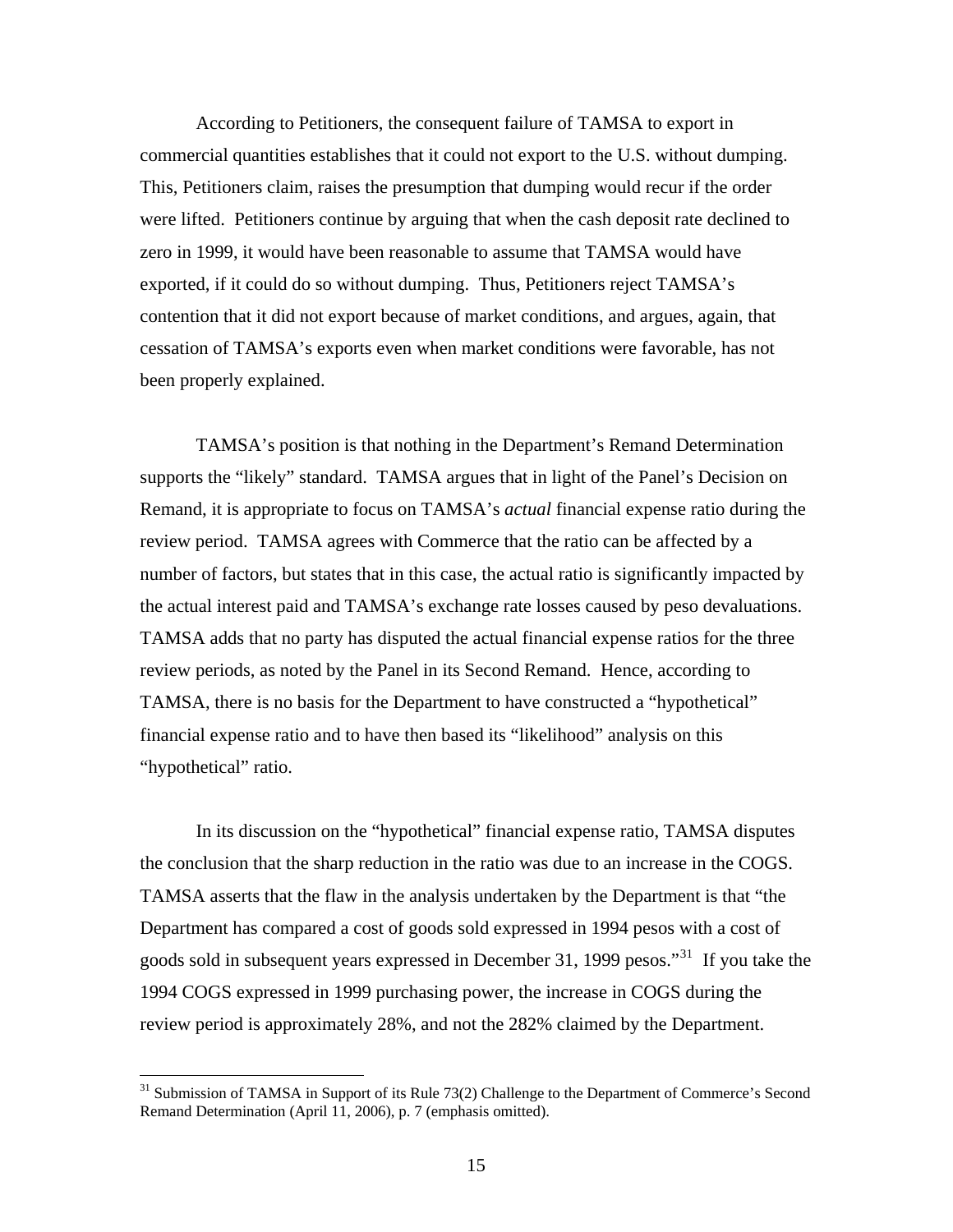TAMSA shows that if you calculate the COGS in constant pesos of the same year, it is clear that the changes in COGS did not significantly affect the financial expense ratio, and that the dramatic reduction in the financial expense ratio from 1994 is the result of changes in the financial and debt servicing costs.

 TAMSA also asserts that the Department has incorrectly analyzed TAMSA's debt during the review period, and that it has failed to appreciate the elimination of its long term debt by 1999, a time particularly probative of what might occur if the order were to be retroactively revoked, *i.e.*, effective August 2000.

#### **V. PANEL DECISION**

Notwithstanding Commerce's own determination that TAMSA has shown good cause for the consideration of "other factors," the Department has failed to support its likelihood of continuation or recurrence of dumping determination in light of the "other factors" presented. Commerce's Second Redetermination on Remand has failed to consider the decrease in TAMSA's foreign currency denominated debt during the Sunset review period as evidenced by the Department's consideration of a fictitious financial expense ratio in place of its consideration of the actual uncontested financial expense ratio in the record.

 As noted in our previous decision, TAMSA's financial expense ratio for the three years in the review period was extremely low. This, notwithstanding that, as the Department has shown, TAMSA had considerable (presumably dollar-denominated) debt for several years during the review period.

 The Department has unreasonably attempted to explain away this situation by constructing a fictitious financial expense ratio using unreasonable methodology. The Department's conclusion that the decrease in TAMSA's financial expense ratio was the consequence of increased COGS is an error based upon the Department's unreasonable methodology. Thus, the Department's "likelihood" determination is in turn a reflection